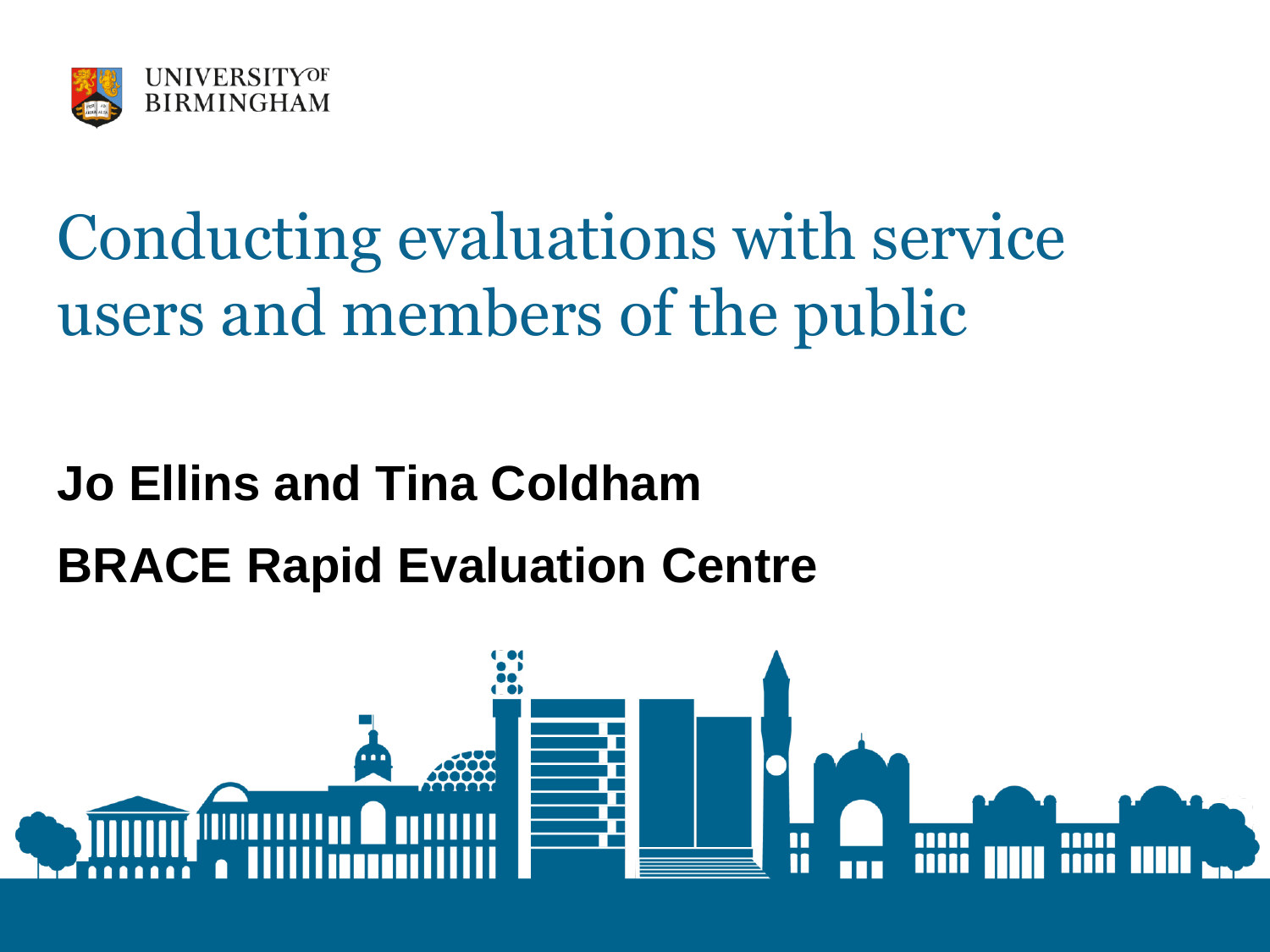## About us, about the session….





- Why involve?
- **What might it look like** in practice?
- What are some of the issues and challenges that might crop up?

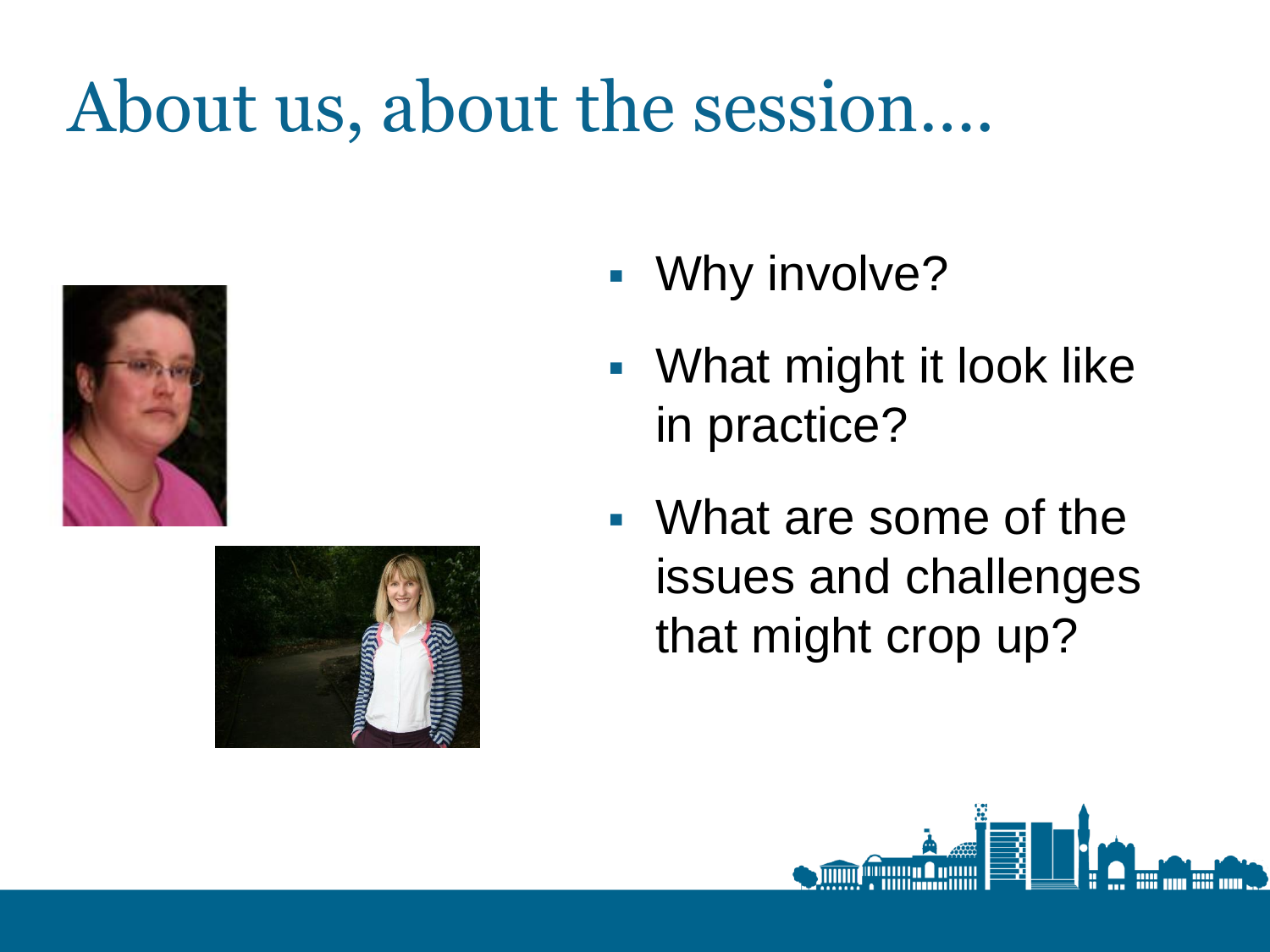### Why involve members of the public in evaluation?

So that evaluations focus on the things and answer the questions that are important to people who use services

So that when we ask 'does it work' we consider all the different ways that success might be understood

To improve the relevance of the evaluation and its findings Because funders and commissioners increasingly expect it

Because the public has a right to be involved in research about the services it pays for and uses

To inform services that are needed, accessible and beneficial to those who use them

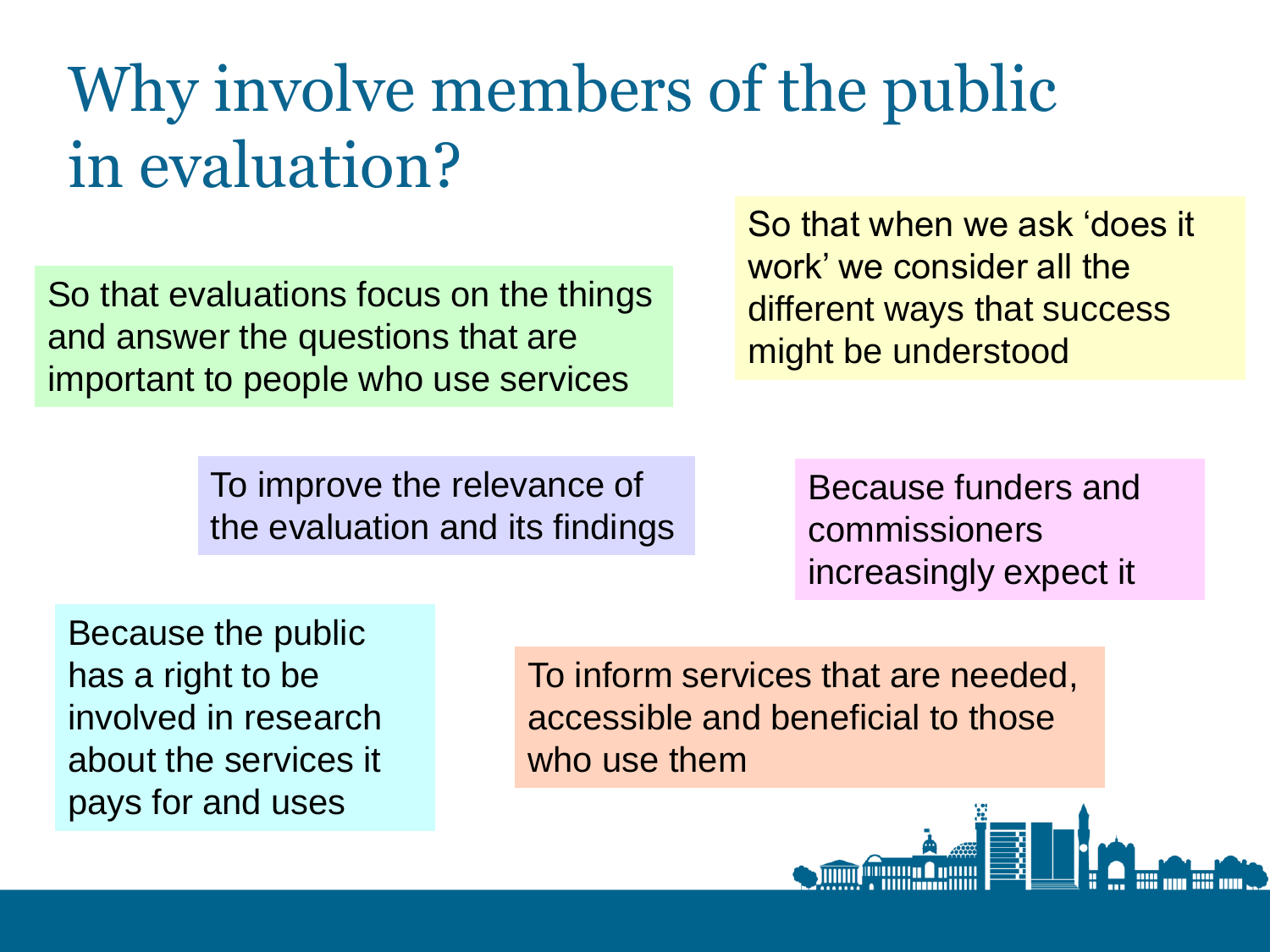

What are some of the ways that people can be involved in evaluation?

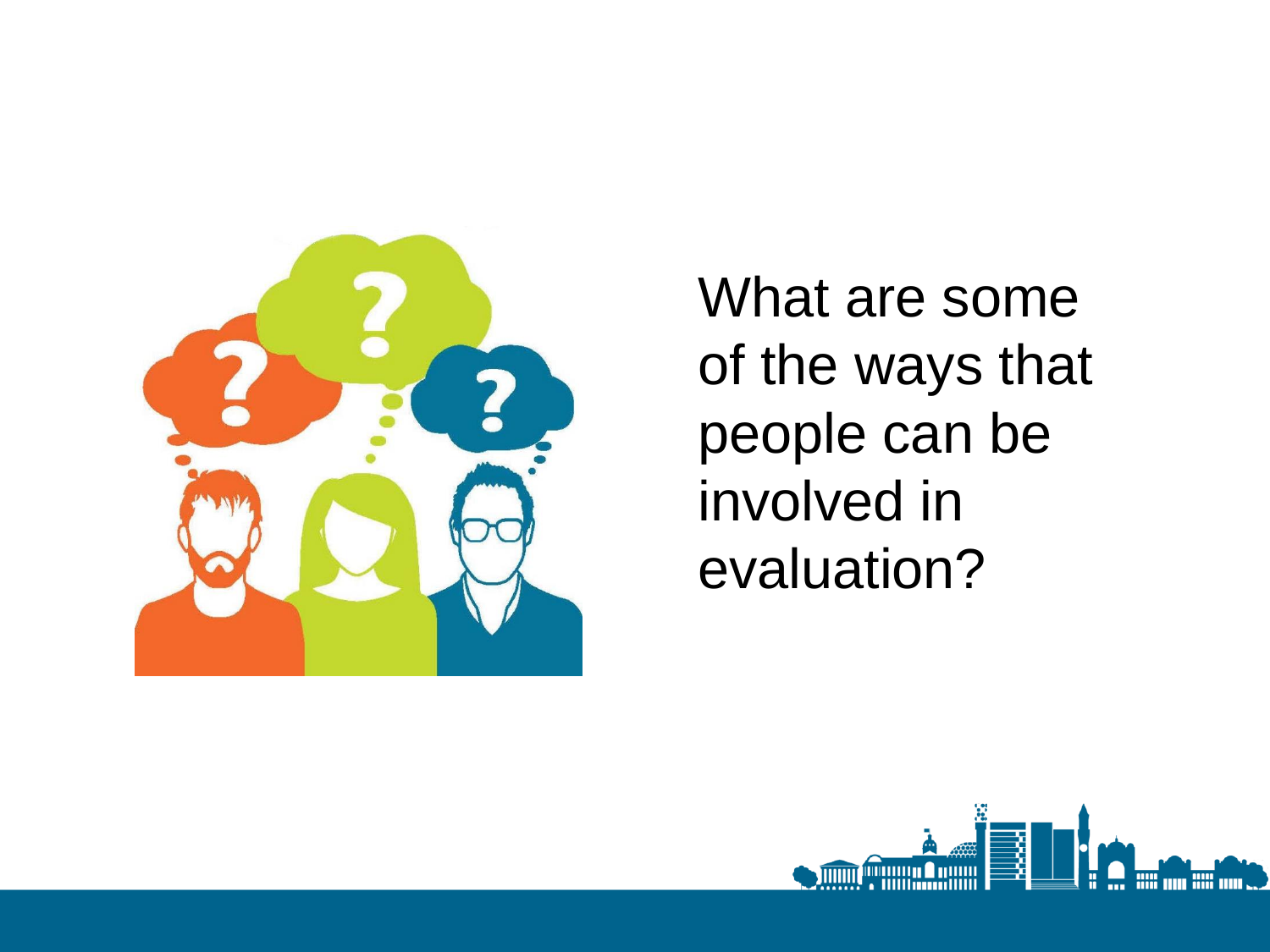#### Ways that people can be involved in evaluation

Prioritising topics or services to evaluate

Disseminating findings

Analysing data, making sense of findings, drawing out key messages



Shaping evaluation

questions Defining outcomes and how these will be measured

> Advising on or doing participant recruitment

Peer reviewing proposals and outputs

Considering and responding to ethical issues Undertaking data collection Consultation Collaboration User-led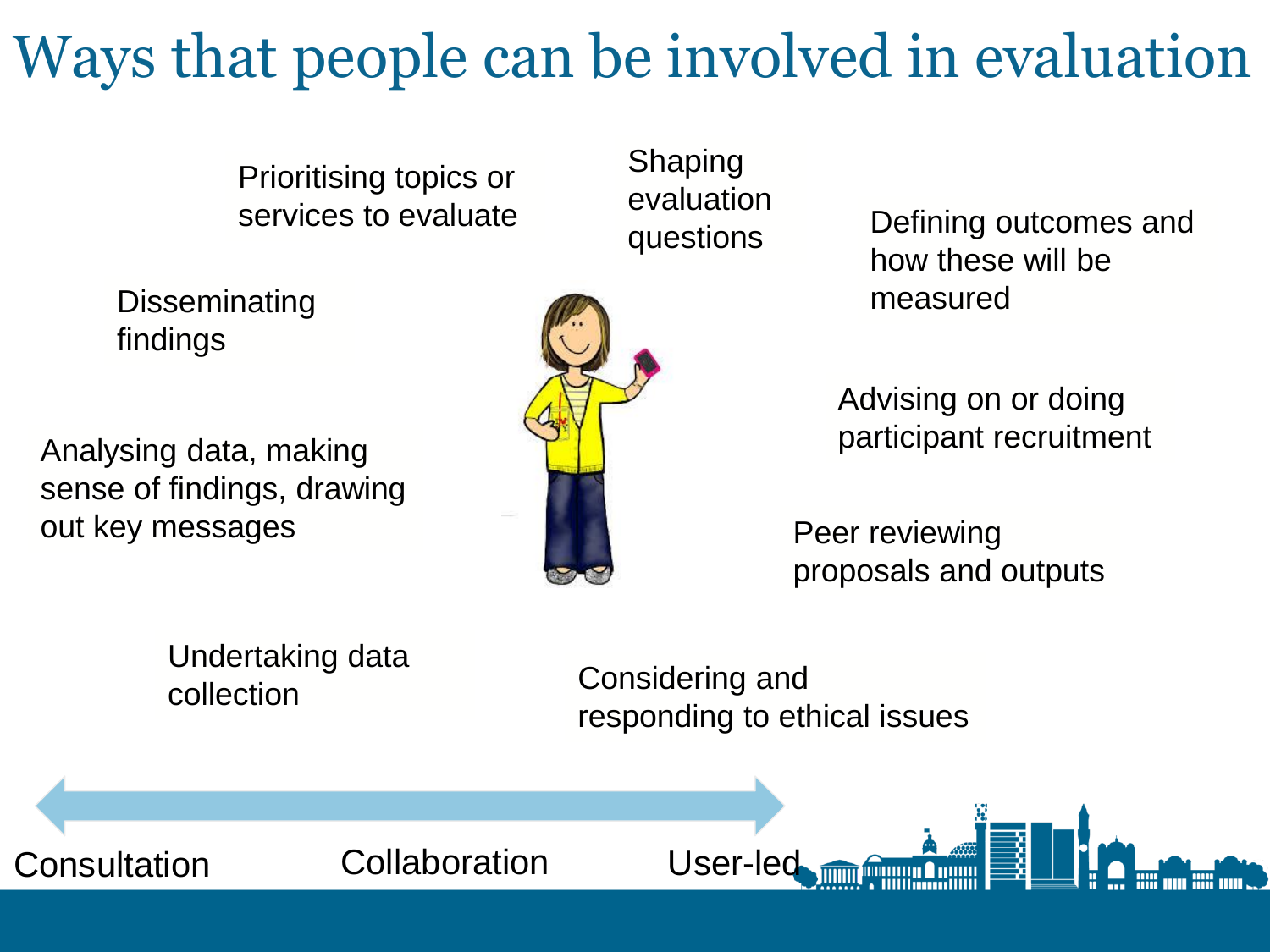#### Involvement in the BRACE Centre

| Level               | What skills and qualities are<br>needed?                                                                    | Who?                                                                                                     |
|---------------------|-------------------------------------------------------------------------------------------------------------|----------------------------------------------------------------------------------------------------------|
| Strategic           | Governance skills, a big picture<br>perspective, decision-making                                            | <b>National Voices,</b><br>Richmond Group,<br><b>Service User Consultant</b>                             |
| Advisory            | Constructive challenge, knowledge of<br>the research process, a broad interest<br>in health and social care | Eight service user and<br>public advisors $-$ all with<br>research and/or service<br>delivery experience |
| Project<br>delivery | Lived experience of services and/or<br>knowledge of and networks into local<br>communities                  | Local service users and<br>service user groups,<br>voluntary and<br>community groups                     |
|                     |                                                                                                             |                                                                                                          |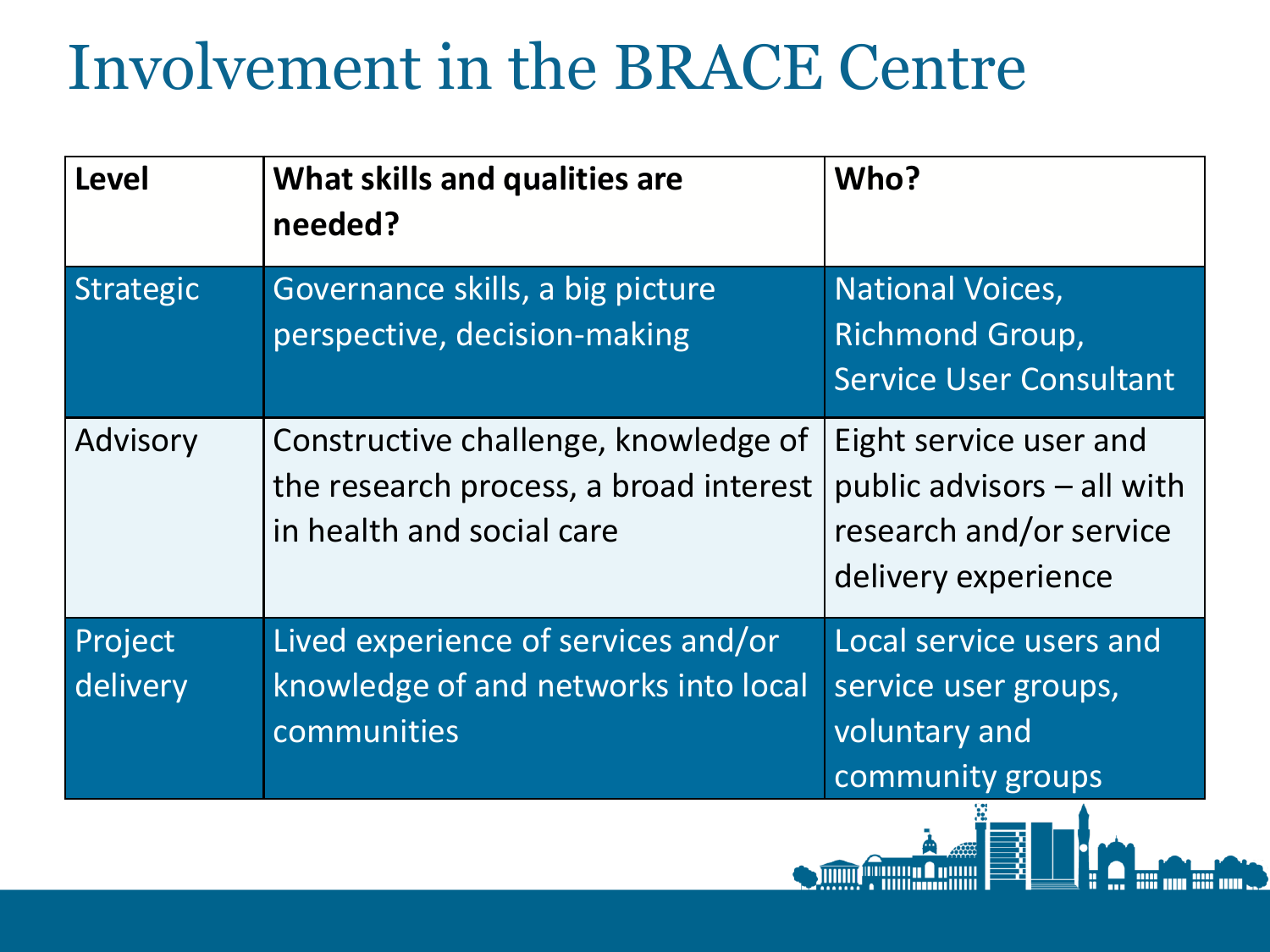## Issues to think about





Learning and development needs



Voluntary sector expertise, and capacity



Be pragmatic – especially in rapid timescales



There are a wealth of great resources (for example, www.invo.org.uk)